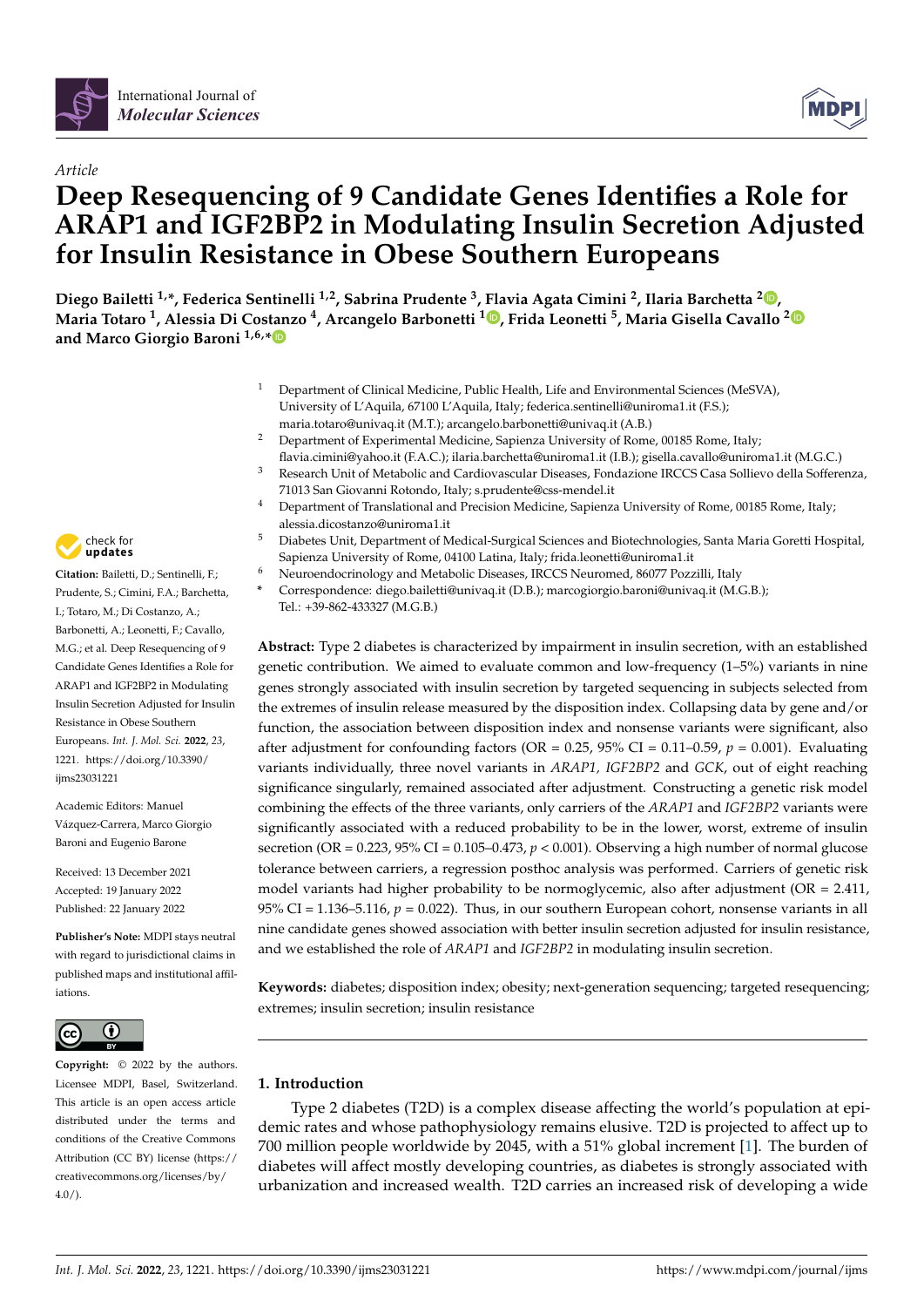range of macrovascular (cardiovascular, cerebrovascular and peripheral artery diseases) and microvascular complications (retinopathy, neuropathy and nephropathy) [\[2\]](#page-10-1), with large differences in prevalence, severity and comorbidities across global populations. T2D is characterized by an inadequate β-cell response to the progressive insulin resistance that accompanies advancing age, inactivity and weight gain [\[3\]](#page-10-2). Impaired insulin secretion is considered one of the first defects leading to impaired glucose metabolism and the development of T2D. A genetic contribution is well recognized in diverse forms of both early-onset and adult-onset diabetes [\[4–](#page-10-3)[7\]](#page-10-4). Aside from genetic determinants, several other factors are involved in the pathogenesis of diabetes, obesity and diabesity (co-occurrence of obesity and diabetes). For example, studies pointing to the involvement of oxidative stress show that it is significantly higher in obese vs. nonobese subjects. It is positively correlates with worse clinical measurements (e.g., BMI, waist, fasting plasma glucose, total cholesterol, etc.). Furthermore, reactive oxygen species (ROS) levels are higher in obese diabetic vs. nondiabetic obese subjects. On the other hand, the measurement of antioxidant levels negatively correlates with BMI and total cholesterol [\[8\]](#page-10-5). Additionally, there are well-established prenatal and risk factors that influence metabolic impairment onset and development, such as those reported for gestational diabetes mellitus [\[9\]](#page-10-6). Glucose metabolism and T2D are well-established multifactorial processes. To deconstruct the heterogeneity of T2D, cluster analyses using serum biomarkers and clinical data of individuals have been performed to identify T2D subgroups [\[10,](#page-10-7)[11\]](#page-10-8). Cluster analyses have been used to change the current paradigm of classifying patients with diabetes mellitus. This analysis comprises an unbiased cluster allocation using common variables such as autoimmunity, age at diagnosis, BMI, glycemic control and homeostasis model estimates of β-cell function and insulin resistance. The final scope is a refined classification that could provide a powerful tool to individualize treatments and identify individuals with increased risk of complications at diagnosis [\[10](#page-10-7)[,11\]](#page-10-8). These studies suggest newer routes for future research, but there are also limitations given the nature of the variables included in the analyses, which are bound to change over time. Contrariwise to serum biomarkers, germline genetic variants associated with T2D remain constant, regardless of age, disease state or treatment, and are more likely to identify T2D causal mechanisms. In the last decade, large-scale genomic studies, including genome-wide association studies (GWAS), have identified over 400 common variants in more than 100 loci that confer disease susceptibility [\[12](#page-10-9)[,13\]](#page-10-10). Despite the great number of loci linked, there is an extensive gap between the discovery of many T2D-associated single-nucleotide polymorphisms (SNPs) and the understanding of their physiological impact on T2D pathogenesis or their clinical use as risk factors. Furthermore, a consistent discrepancy between observed heritability and recognized genetic background in complex disease is well established, often reported as "missing heritability" [\[14,](#page-10-11)[15\]](#page-10-12). Identification of genetic factors and genes that underlie T2D could shed light on diabetes molecular background and inform clinical management strategies, including patient stratification, personalized medicine or optimization of study design of randomized controlled trials.

The genes identified so far are mainly associated with pancreatic β-cells matura-tion or function [\[16\]](#page-10-13), but all the mechanisms affecting β-cell function have not yet been fully understood.

Common variants associated with complex disease by GWAS cause modest increases in disease risk, with odds ratios generally <1.2 [\[17](#page-10-14)[–21\]](#page-10-15). They may indicate a gene or a locus strongly involved in that disease, as most GWA studies use technologies that allow investigating only known or common mutations. As suggested by Rivas et al., targeted resequencing may help to discover other new variants, especially rare or low frequencies, harbored in genes that may exert extra influence on the trait or disease [\[22,](#page-11-0)[23\]](#page-11-1). Furthermore, it has been reported several times that multiple rare variants can have a stronger effect on complex traits than individual common variants [\[24,](#page-11-2)[25\]](#page-11-3).

It is therefore clear that there is an increasing need to analyze in-depth candidate genes by direct sequencing [\[25–](#page-11-3)[27\]](#page-11-4). This strategic approach is now made possible thanks to next-generation sequencing (NGS) technologies. Moreover, a new powerful strategy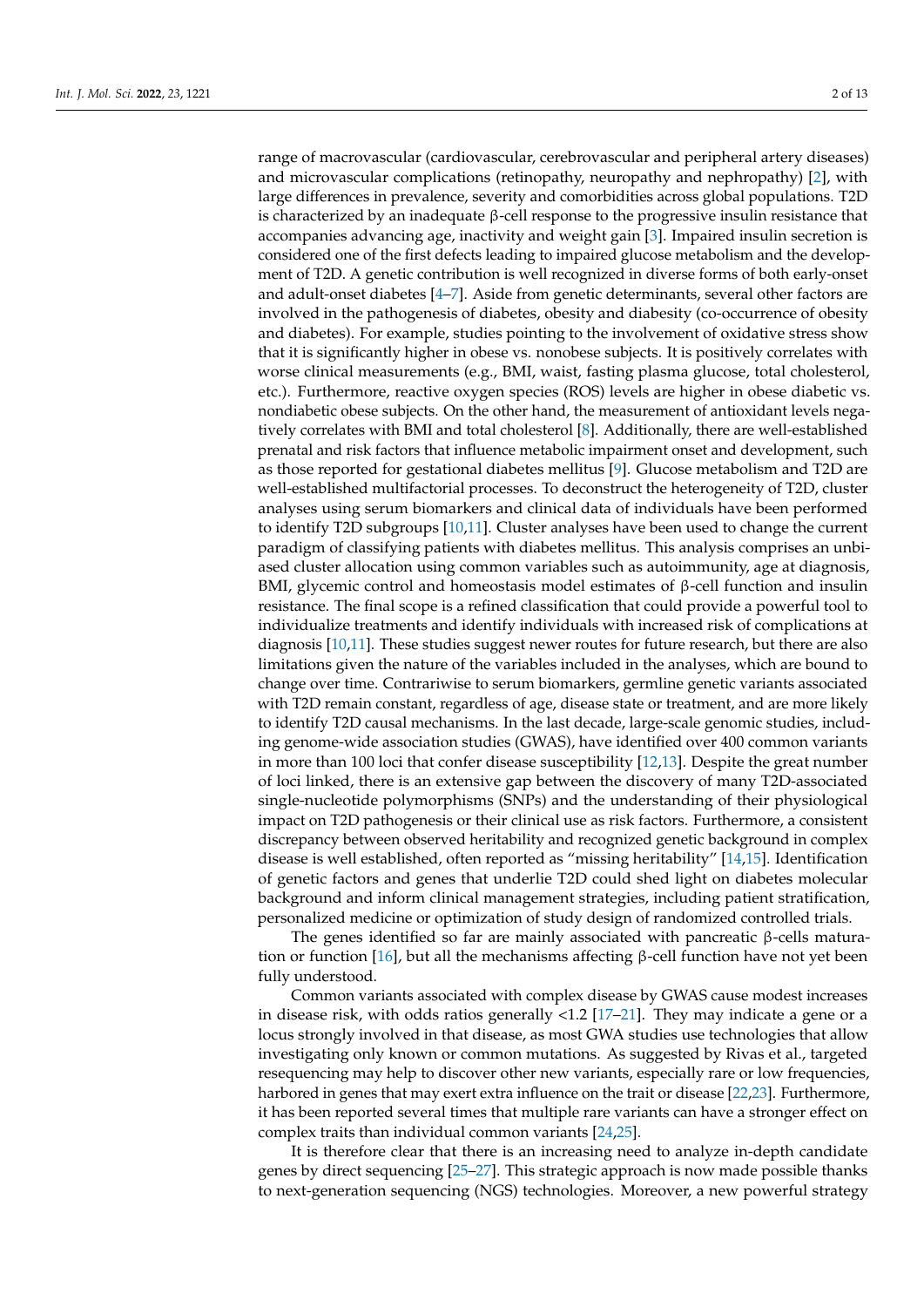was proposed to increase the chance to highlight causal variants involved in modulating a phenotype in association studies. It consists of sequencing samples from the extremes of a trait [\[28\]](#page-11-5). Intuitively, such samples should be enriched for the burden of alleles influencing a trait, thus improving statistical power to discover risk/protective variants and association to the trait [\[24](#page-11-2)[,29](#page-11-6)[,30\]](#page-11-7). Additionally, it allows for more homogeneity into cohorts, determining a greater power to detect association and helping to identify markers with higher ORs [\[31\]](#page-11-8).

Given the fact that β-cell function and glucose-stimulated insulin secretion appear to be the traits most strongly associated with T2D pathogenesis, and that insulin resistance is accompanied by early compensatory upregulation of insulin secretion, the best method for measuring β-cell function is evaluating insulin secretion adjusted for insulin sensitivity. This ratio, called the disposition index (DI), assumes that at the same glucose tolerance this index remains constant. DI is calculated by insulin secretion/insulin resistance (∆I/∆G ÷ IR), with several formulas being proposed depending on available measurements [\[32,](#page-11-9)[33\]](#page-11-10). The loss of function of  $\beta$ -cells, which reduces their capacity to raise insulin secretion to compensate for insulin resistance, results in a lower DI [\[34–](#page-11-11)[36\]](#page-11-12). Thus, DI can be considered a measure of the functionality of the pancreas and can predict the normal β-cell response adequate for any degree of insulin resistance. In diabetes, β-cells are unable to respond adequately to insulin resistance, thus determining the appearance of impaired glucose regulation and altering the disposition index. DI avoids using gold-standard techniques (i.e., euglycemic clamp), which is difficult to apply on a wide scale [\[34–](#page-11-11)[36\]](#page-11-12).

Thus, we aimed to evaluate common and low-frequency (1–5%) variants in genes associated with insulin secretion by targeted resequencing in subjects selected from the extremes of insulin release measured by DI. We selected the nine genes most associated in the literature to β-cell's insulin secretion who reach genome-wide significant association with T2D from published GWAS (*p* ≤ 5 × 10−<sup>8</sup> ). Genes selected are *ADAMTS9, ADCY5, CDAKL1, IGF2BP2, JAZF1, GCK, NAT2, KCNQ1* and *ARAP1*. These genes are all involved in the process of insulin secretion, including synthesis, trafficking, rate, localization and vesicles formation. Published odds ratios (ORs) along with 95% confidence intervals (CIs) and references for selected genes are shown in Supplementary Table S1 [\[37,](#page-11-13)[38\]](#page-11-14).

To our knowledge, no studies involving NGS of such candidate genes have been performed so far in obesity and diabetes associated with obesity, and no deep resequencing has been implemented on these selected genes.

## **2. Results**

# *2.1. Study Samples and Quintiles of Disposition Index*

The clinical features of all 757 participants presented as 20% versus 80% (1st vs. 5th quintile) of the disposition index are shown in Table [1.](#page-3-0) Table [1](#page-3-0) also shows *p*-values calculated between the extremes. Sex distribution was similar between the two quintiles: in the 20% DI (*n* = 377), 18 (31.3%) were males, and 259 (68.7%) were females; in the 80% DI (*n* = 380), 94 (24.8%) were males, and 285 (75.2%) were females.

Our cohort shows, as expected, a high prevalence of obesity, as the median BMI  $(Kg/m<sup>2</sup>)$  in the two extremes is 39 and 40, respectively. Additionally, the lowest and highest quintiles of DI differ significantly for most of the lipid measurements, with the lower insulin secretion (lower DI) showing the worst metabolic profile (e.g., higher LDL, lower HDL, higher TGs).

Nonparametric variables are reported as medians along with the 25◦ and 75◦ percentiles (25◦% and 75◦%), the 1st and 5th quintiles (Q1 and Q5), respectively. *P* was evaluated with the Student's *t*-test if the variable was assessed parametric or the Mann–Whitney U test if nonparametric. SBP: systolic blood pressure; DBP: diastolic blood pressure; Col: cholesterol; HDL: high-density lipoprotein; LDL: low-density lipoprotein; TG: triglycerides; AST: aspartate aminotransferase; ALT: alanine aminotransferase; FPG: fasting plasma glucose; Glu 120': PLASMA GLUCOSE after oral glucose tolerance test (OGTT) at 120'; FPI: fasting plasma insulin; Ins 120': plasma insulin after OGTT at 120'; ISI: insulin sensitivity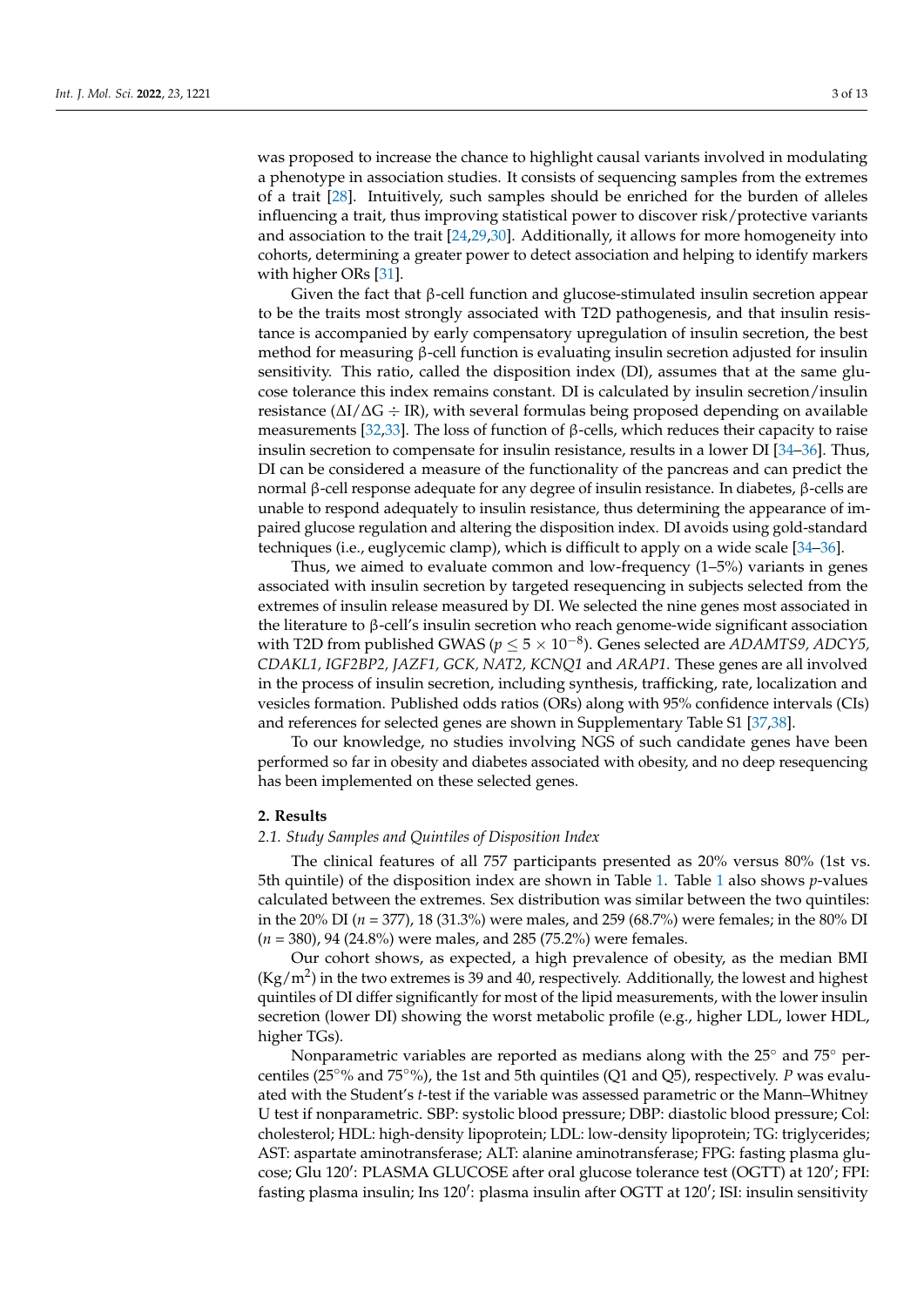index; IGI: insulinogenic index; DI: disposition index; HOMA-IR: homeostatic model assessment for insulin resistance; HOMA-B: homeostatic model assessment of β-cell function; c-pep 0': C-peptide test at 0'; HbA1c: glycosylated hemoglobin.

<span id="page-3-0"></span>**Table 1.** Clinical features of all 757 participants showed 80% versus 20% (1st vs. 5th quintile) of DI distribution.

| 20% DI<br>$(n = 377)$     | Median  | $25^{\circ}$ % | $75^{\circ}$ % | p                      | Median  | $25^{\circ}$ % | $75^\circ$ % | 80% DI<br>$(n = 380)$ |
|---------------------------|---------|----------------|----------------|------------------------|---------|----------------|--------------|-----------------------|
| Age $(y)$                 | 47      | 38             | 53.75          | $1.42 \times 10^{-23}$ | 35      | 27             | 44.75        | Age                   |
| BMI $(kg/m2)$             | 41.6    | 37.2           | 48.05          | $3.97 \times 10^{-10}$ | 38      | 32.975         | 43.85        | BMI                   |
| Weight (kg)               | 113.8   | 102.2          | 132.6          | n.s.                   | 108.5   | 96.48          | 129.35       | Weight                |
| SBP (mmHg)                | 130     | 120            | 140            | $5.07\times10^{-11}$   | 120     | 110            | 130          | <b>SBP</b>            |
| DBP (mmHg)                | 80      | 75             | 90             | 0.0002                 | 80      | 70             | 85           | <b>DBP</b>            |
| FAT%                      | 47.5    | 41.9           | 51             | 0.01                   | 46.25   | 40.15          | 49.325       | FAT%                  |
| Col (mg/dL)               | 206     | 182            | 234.7          | $4.04\times10^{-7}$    | 194     | 163.9          | 218          | Col                   |
| HDL (mg/dL)               | 47      | 39             | 56             | 0.0002                 | 50.05   | 42.1           | 60.48        | <b>HDLc</b>           |
| $LDL$ (mg/dL)             | 128     | 108.99         | 152            | 0.000001               | 117     | 95.59          | 138.65       | <b>LDLc</b>           |
| TG (mg/dL)                | 134     | 96.4           | 179            | $2.30 \times 10^{-14}$ | 99.75   | 74.43          | 134.33       | <b>TRIG</b>           |
| AST (IU/L)                | 21      | 17             | 28             | 0.00001                | 19      | 15             | 24           | <b>AST</b>            |
| ALT (IU/L)                | 26.9    | 20             | 40             | $3.50 \times 10^{-7}$  | 22      | 16             | 32.63        | <b>ALT</b>            |
| FPG $0'$ (mg/dL)          | 102     | 92             | 112            | $1.86\times10^{-67}$   | 83      | 79             | 88           | OGTT 0'               |
| Glu 120' (mg/dL)          | 144     | 115            | 176            | $1.63 \times 10^{-59}$ | 99      | 84             | 114          | <b>OGTT 120'</b>      |
| FPI $0'$ ( $\mu$ IU/mL)   | 27.35   | 16             | 43.8           | $7.87\times10^{-36}$   | 12.6    | 7.7            | 20.2         | INS $0'$              |
| Ins $120'$ ( $\mu$ IU/mL) | 119.35  | 62.025         | 199.25         | $1.34 \times 10^{-22}$ | 57.45   | 28.45          | 96.98        | <b>INS 120'</b>       |
| <b>ISI</b>                | 0.48    | 0.28           | 0.87           | $4.25\times10^{-29}$   | 1.04    | 0.65           | 1.80         | <b>ISI</b>            |
| IGI                       | 0.27    | 0.02           | 0.60           | $1.52\times10^{-89}$   | 2.20    | 1.28           | 3.59         | <b>IGI</b>            |
| DI                        | 0.00223 | 0.00184        | 0.00275        | $1.86 \times 10^{-67}$ | 0.00339 | 0.00301        | 0.00376      | DI                    |
| <b>HOMA-IR</b>            | 7.10    | 4.10           | 11.49          | $1.70 \times 10^{-44}$ | 2.64    | 1.67           | 4.42         | <b>HOMA-IR</b>        |
| HOMA-B                    | 310.04  | 190.08         | 527.24         | n.s.                   | 299.14  | 169.97         | 465.47       | HOMA-B                |
| c-pep 0'                  | 4.49    | 3.41           | 5.83           | $4.40 \times 10^{-17}$ | 2.99    | 2.2975         | 3.87         | c-pep 0'              |
| HbA1c $(\%)$              | 5.7     | 5.4            | 6.1            | $2.22 \times 10^{-31}$ | 5.2     | 4.9            | 5.4          | HbA1c                 |

#### *2.2. Number and Type of Variants Observed in Study Subjects*

Quality assessment for sequencing data resulted in a QScore  $\geq$  30 for 72.7% of bases, QScore  $\geq$  20 for 81.7% of bases, and QScore  $\geq$  12 reads for 100% of bases. The fraction of the captured targeted regions (29'685 bp) covered by at least one read was 98.2%. After the sequencing runs, acquisition of data and variant calling, we observed 5636 variants in the raw dataset. Filter setup is explained in detail in the Materials and Methods section (Section [4\)](#page-7-0). The first filtering retained 2751 variants in the whole sample, 1876 of which were differentially distributed in one of the extremes. After the final filtering, 1221 variants were retained. Among these, 879 affected protein function by in silico analysis. The gene distribution and function of these 1221 variants are reported in Table [2.](#page-3-1)

<span id="page-3-1"></span>**Table 2.** Variant distribution by function and gene localization.

|                 | <b>ADAMTS9</b> | ADYC <sub>5</sub> | IGF2BP2 | <b>CDKAL1</b> | <b>JAZF1</b> | <b>GCK</b> | NAT <sub>2</sub> | KCNO1 | <b>ARAP1</b> | <b>Total</b> |
|-----------------|----------------|-------------------|---------|---------------|--------------|------------|------------------|-------|--------------|--------------|
| <b>Variants</b> | 311            | 171               | 89      | 95            | 23           | 91         | 23               | 113   | 268          | 1221         |
| <b>Missense</b> | 85             | 47                | 22      | 21            | 6            | 19         | 11               | 32    | 87           | 330          |
| <b>Nonsense</b> | 3              |                   |         |               |              |            |                  |       |              | 9            |
| Splicing        | $\mathbf{6}$   |                   |         |               |              |            |                  | 5     | ◠            | 15           |
| Frameshift      | 51             | 24                | 10      |               |              |            |                  | 5     | ◠            | 93           |
| LoF             | 145            | 73                | 33      | 24            | 6            | 19         | 12               | 44    | 91           | 447          |
| Synonymous      | 85             | 47                | 22      | 21            | 8            | 19         | 11               | 34    | 87           | 334          |
| rs (known)      | 83             | 50                | 24      | 27            | 4            | 25         | h                | 45    | 54           | 325          |
| <b>LoF/TOT</b>  | 47%            | 43%               | 37%     | 25%           | 26%          | 21%        | 52%              | 39%   | 34%          | 37%          |

LoF: loss of function, meaning missense, nonsense, splicing and frameshift variants; LoF/TOT: ratio between observed LoF and total variants; rs describes known variants. Total column is not the raw sum of single-gene data, as several variants were found in adjacent, intronic noncoding regions or in the antisense transcript.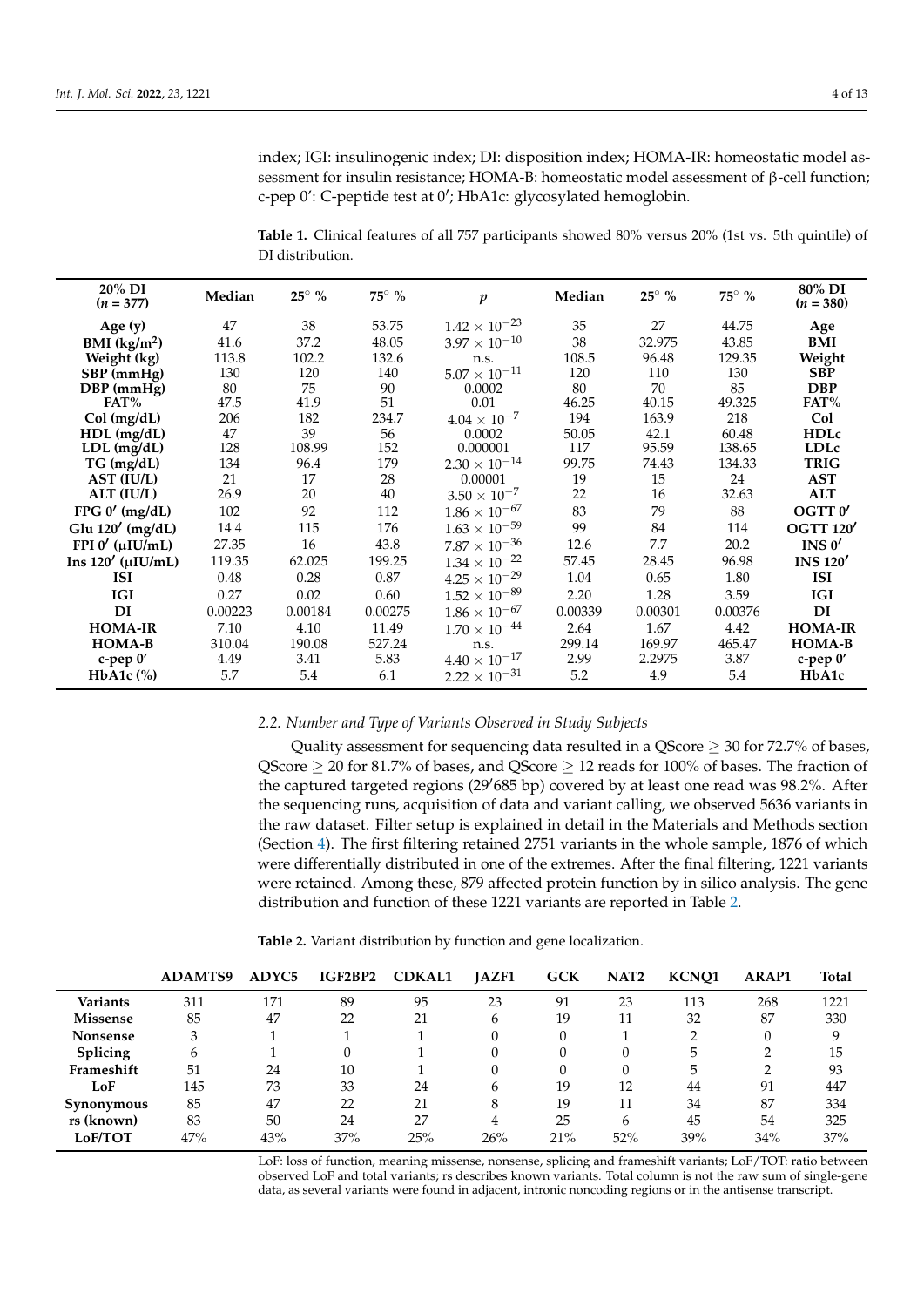#### *2.3. Association Analyses*

After this discovery phase, binary logistic regression was performed to evaluate the association of variants, both alone and collapsed by gene or function, with DI extremes. When analyzing all variants that passed the filter (*n* = 1221), collapsed by gene and/or function, only the association between DI and nonsense variants were significant, also after adjustment for established risk factors such as age, gender and BMI. Carriers of these stop variants had overall 75% less probability to be in the lower, more pathologic, extreme of DI (OR =  $0.2595\%$  CI =  $0.11$ – $0.59$   $p = 0.001$ ). Analysis of goodness of fit showed that this model explained around 25% of the variable's variance  $(R^2 \text{ Nagelkerke} = 0.25$ ; Hosmer–Lemeshow test = 0.063). Thus, in our cohort, nonsense variants seem to be protective regarding insulin secretion status. We then evaluated the variants individually, and eight of them, within four genes (*ARAP1, GCK, KCNQ1* and *IGF2BP2*), were significantly associated with one of the extremes of DI. After adjustment for confounding factors (age, gender and BMI), only three novel variants, in the *ARAP1, IGF2BP2* and *GCK* genes, remained significantly associated (see Table [3\)](#page-4-0). The strongest significant effect was observed for carriers of the *IGF2BP2* variant, showing an 85% (CI = 50% to 95%) reduced probability to be in the pathological extreme of insulin secretion relative to insulin resistance. Carriers of SNPs in *ARAP1* and *GCK* showed similar results in significance and effect, with a mean probability of 70% and 62%, respectively. Other genes did not reach significance in our samples.

<span id="page-4-0"></span>**Table 3.** Binary logistic analysis of single variants associated with the lower extreme of DI, adjusted for age, gender and BMI.

| Gene       | Variant                |                          |       | O.R.  | 95% C.I. |       | <b>Obs MAF</b> |
|------------|------------------------|--------------------------|-------|-------|----------|-------|----------------|
| IGF2BP2    | chr3:185363420 A $>$ G | c.1708-9 A $>$ G         | 0.003 | 0.142 | 0.039    | 0.527 | 1.19%          |
| <b>GCK</b> | chr7:44186286 GA > G   | c.864-70delA             | 0.014 | 0.384 | 0.179    | 0.825 | $2.51\%$       |
| ARAP1      | chr11:72422158 A > C   | c.1121T > G; p.Val374Gly | 0.011 | 0.304 | 0.121    | 0.763 | 1.92%          |

Only significant associations are shown. OR: odds ratio; CI: confidence interval; Obs MAF: observed minor allele frequency in our cohort.

Of note, 22 out of 29 (75%) of the carriers of the missense variant in *ARAP1* were diagnosed as normal glucose tolerant (NGT), assessed by OGTT. Additionally, between the 18 carriers of the intronic variant in *IGF2BP2*, 13 (72%) were identified as NGT.

#### *2.4. Genetic Risk Model of Significant Variants*

Due to the low frequency observed for the variants in the *ARAP1, IGF2BP2* and *GCK* genes, without subjects carrying more than one variant, we constructed a genetic risk model. We initially used all three associated variants. Unexpectedly, when all three SNPs in the genetic risk model were analyzed by binomial regression, *GCK* did not reach significance. We therefore used only the *ARAP1* and *IGF2BP2* variants to build a genetic model. Association analysis of this genetic risk model adjusted for age, gender and BMI, strengthened both significance and effect compared to the individual association (see Table [4\)](#page-4-1). Carriers of at least one of the two allele variants showed to be, on average, 78% less likely to be in the lower, pathological, extreme of DI, with a reduction of between 90% and more than 50%. Interestingly, this model explained more than 25% of DI variance ( $\mathbb{R}^2$ Nagelkerke = 0.254, *p* = 0.015).

<span id="page-4-1"></span>**Table 4.** Binary logistic regression of significant variants associated with the lower extreme of DI as genetic risk model, adjusted for age, gender and BMI.

| Gene                            | O.R                    | 95% C.I. |       | $R^2$ Nagelkerke | Sign H-L |
|---------------------------------|------------------------|----------|-------|------------------|----------|
| $ARAP + IGF2BP2$ 0.000093 0.223 |                        | 0.105    | 0.473 | 0.254            | 0.015    |
| זה וו תר                        | $1 \cap Y$ $T T T$ $T$ |          |       |                  |          |

OR: odds ratio; CI: confidence interval; Sign H-L: significance in Hosmer–Lemeshow test.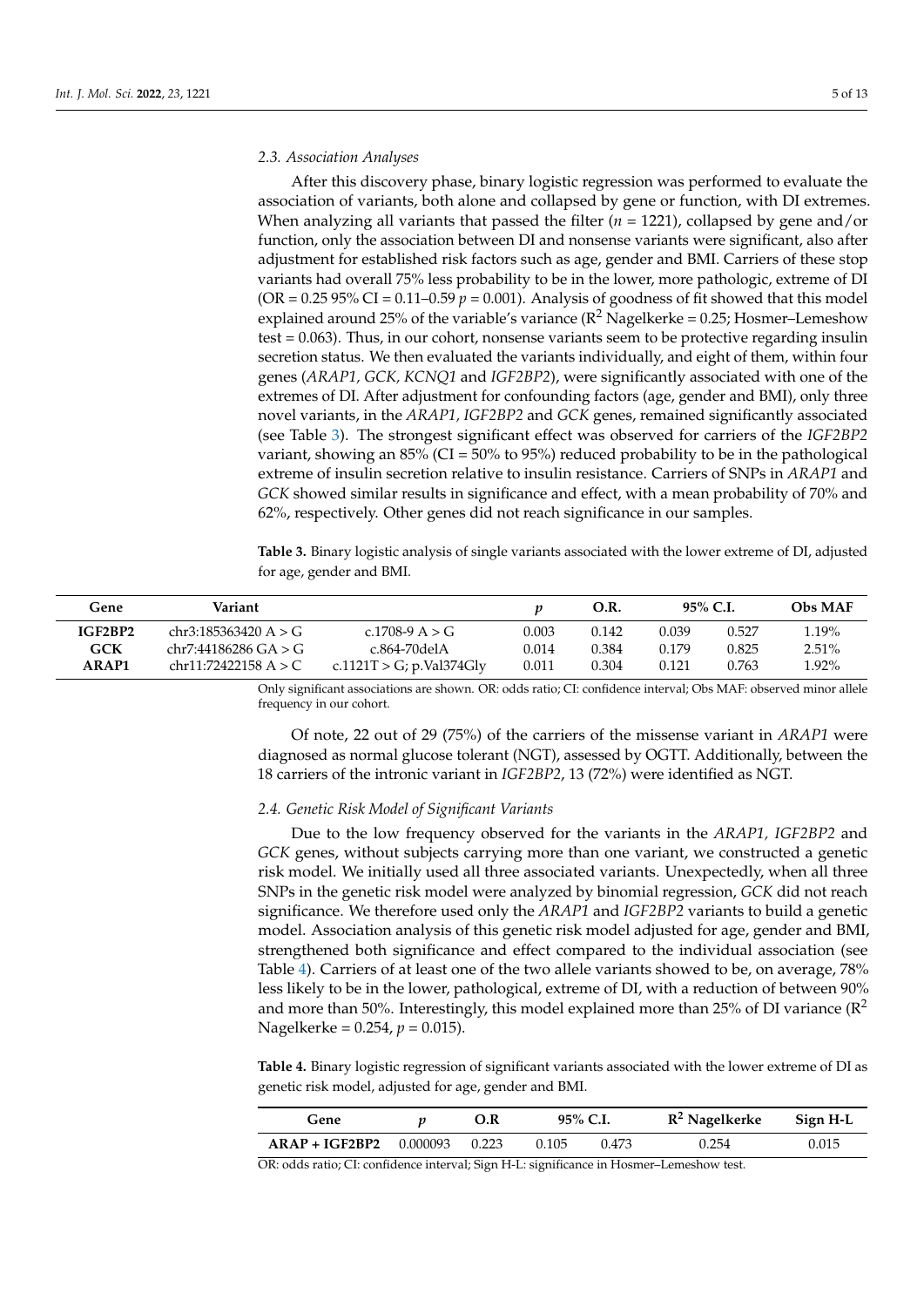Observing a large number of NGT between carriers of each SNP, a *post hoc* regression analysis was performed to assess whether glucose tolerance status is associated with being carriers of at least one of the two selected variants (see Supplementary Table S2). Indeed, carriers of any of the two variants in the genetic risk model had a 2.4-fold higher probability to be NGT after adjustment for age, gender and BMI than noncarriers (OR = 2.41 95%  $CI = 1.14 - 5.12 p = 0.02$ .

#### **3. Discussion**

In this study, we employed a candidate gene approach with NGS technology to confirm and validate results derived from genome-wide association analyses in a southern European real-life cohort with a high prevalence of overweight/obesity. As previously discussed, GWAS results should be confirmed and validated with further studies, including molecular and cellular studies or targeted sequencing [\[22,](#page-11-0)[23\]](#page-11-1). Because of its own technique, GWA studies focus on common variants. Empirical observations showed that heritability explained by common variants emerging from GWAS is limited, especially for multifactorial diseases such as diabetes or obesity. Possibly, rare and low-frequency variants harbor more effect, and for a selective pressure in fitness, they are less frequent. Additionally, GWASderived variants may not directly affect the trait but might be in linkage with a "real" causal variant. Furthermore, SNPs in noncoding regions could affect protein regulation through several ways pre/post-transcriptionally and translationally, such as modulation of chromatin, RNA transcription, translation and stability. For all this evidence, we performed deep resequencing of nine genes selected from the most strongly associated with insulin secretion from GWAS (see Supplementary Table S1), to confirm the genes' roles and to extend our knowledge on the T2D molecular mechanism.

Considering all variants together, collapsed by function or position in the nine genes, the presence of nonsense variants is associated significantly with a reduced chance to be in the lower quintile of the disposition index (i.e., the quintile with the most reduced insulin secretion adjusted for insulin resistance). Carriers of nonsense variants in this dataset showed on average a 75% reduced probability to be in the worst quintile of insulin secretion, ranging from 45% to 90%. To explain this association of the nonsense variants with a protective role, we could hypothesize that those nonfunctional forms of these proteins could interfere with molecular feedback pathways responsible for the processing of insulin secretion. For example, reducing the expected increase in insulin secretion was secondary to the rise in insulin resistance. This may result in the lowering of DI and possibly slowing down diabetes progression. However, we cannot exclude additional mechanisms, such as enhancing or blocking secondary effectors of insulin secretion or signaling or positive/negative feedback pathways.

Analyzing data individually, three variants in the *GCK, ARAP1* and *IGF2BP2* genes were significantly associated with DI. Evaluating these three variants in a single predictive model, the variant in *GCK* lost significance. Thus, its contribution to the association was dropped. The remaining associated variants were chr3:185363420 A > G in *IGF2BP2* and chr11:72422158 A > C, in *ARAP1*. Both were novel variants not previously reported.

# *3.1. IGF2BP2 Variant*

chr3:185363420 A > G in *IGF2BP2* (NM\_006548) is a variant in intron 15 (c.1708-9  $A > G$ ; g.184410  $G > C$ ), next to the start of exon 16/16. It is located two nucleotides apart from a rare known variant (rs1199891239 c.1708-7 G > C) laying in a splice site. IGF2BP2 binds and modulates insulin growth factor 2 (*IGF2*) 5'-UTR mRNA, affecting its localization, translation and stability. Moreover, it modulates the rate and site of translation of target transcripts and protects them from endonucleases or microRNA-mediated degradation [\[39\]](#page-11-15). *IGF2BP2* is highly expressed in pancreatic islets, but its contribution to diabetes is unclear. Animal models show that it is implicated in regulating growth and metabolism. The null model results in dwarf mice resistant to obesity and fatty liver if subjected to a high-fat diet (HFD). Results in tissue-specific knockout models are divergent. *IGF2BP2* knockout in β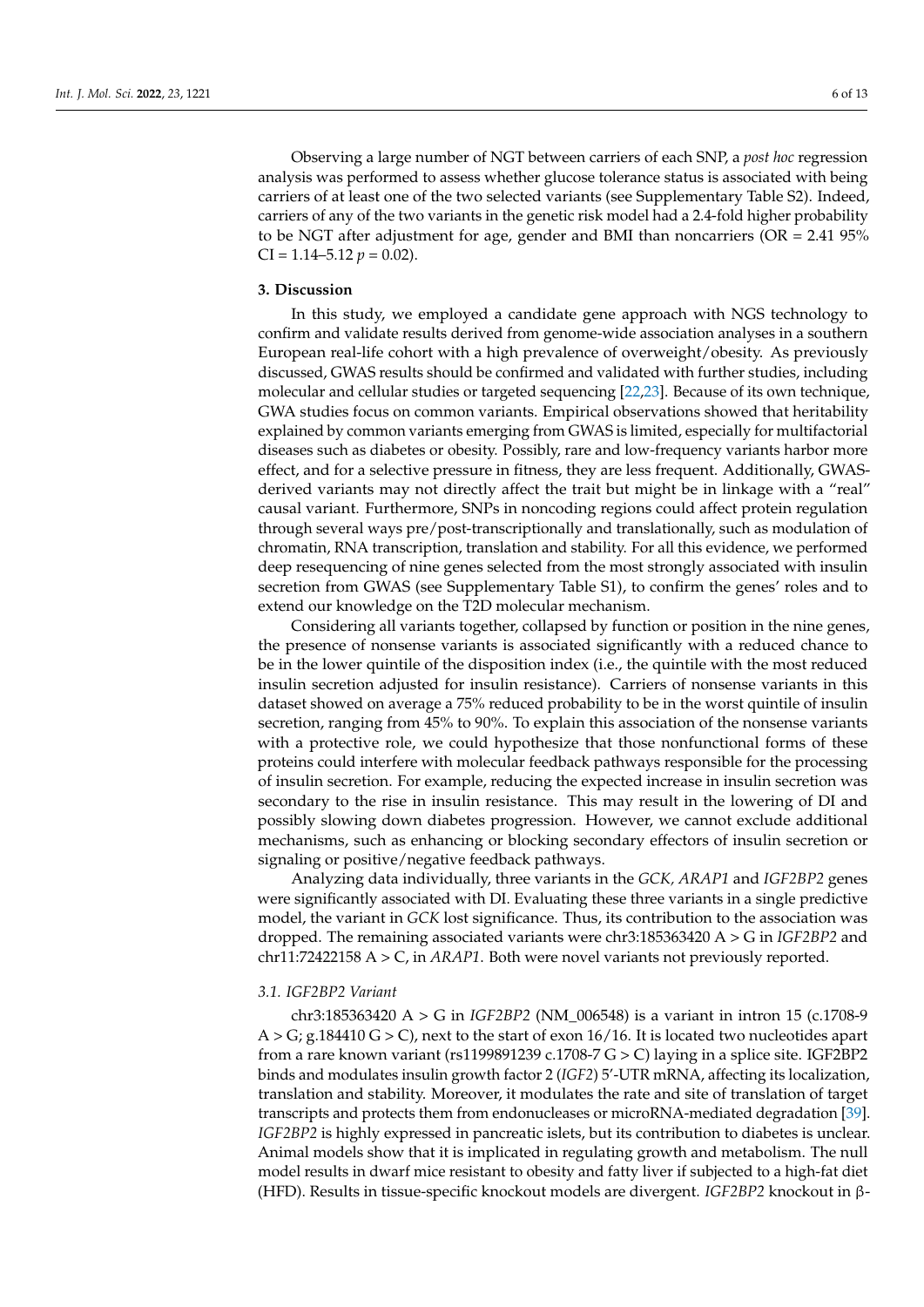cells showed reduced fasting insulin, c-peptide levels and lower glucose-stimulated insulin secretion in animals fed an HFD. KO *IGF2BP2* hepatocytes mice showed high resistance to fatty liver in HFD. They also show reduced fat mass and lipid oxidation. In a mouse model where IGF2BP2 was instead upregulated in the liver by the transgene, lipid storage was enhanced, which led to fibrosis and NAFLD [\[40](#page-11-16)[–42\]](#page-11-17). Of note, the insulin (*INS*) gene is located near the *IGF2* gene, and the *INS-IGF2* readthrough transcript (*INSIGF*) has been observed. It aligns the *INS* gene in the 5' region to the *IGF2* gene in the 3' region. *INSIGF* expression was found in the placenta, liver, pancreas, fat, ovary and endothelial tissues, the tissues most strongly implicated in regulating metabolism. It has been speculated that IGF2BP2 could bind the *INSIGF* transcript with the same domain utilized with *IGF2*, also fine modulating insulin expression and consequently insulin receptor activity, thus ameliorating DI [\[43\]](#page-11-18).

Given this scenario, we can speculate that this could be a splicing variant likely impairing IGF2BP2 protein function. Thus, our results are in line with previous studies, which demonstrated that *IGF2BP2* deletion in mice improves glucose tolerance and insulin sensitivity and protects mice from diet-induced obesity and fatty liver [\[44\]](#page-11-19). Finally, *IGF2BP2* also contributes to obesity and T2D through its regulation of *IGF2*, which participates in the pathogenesis of these diseases [\[45\]](#page-11-20).

# *3.2. ARAP1 Variant*

The variant in *ARAP1* (NM\_001040118), chr11:72422158 A > C is a missense, Val 374 Gly (V374G). Several prediction tools (such as SIFT, PolyPhen2, MutPred, FATHMM and PROVEAN) suggest that V374G is deleterious or probably damaging for protein function. For example, PolyPhen-2 analysis of V374G results as probably damaging with a score of 0.971 (sensitivity: 0.77; specificity: 0.96). ARAP1 phosphorylates a large family of GTPases, which modulate actin and cytoskeleton through ARF and RHO proteins. It is wildly expressed and involved in the Golgi apparatus, molecular trafficking and cellular membrane function. ARAP1 is activated by (3, 4, 5) trisphosphate (PIP3) and 3.4 PI (PIP2) with less efficiency. PIP3 is a secondary signaling lipid generated by insulin signaling. It has been reported in the drosophila cell model that deleting a negative regulator for PIP3 (phosphatidylinositol 5 phosphate 4-kinase (PIP4K)) causes an increase in PIP3 levels, with enhanced insulin sensitivity [\[46\]](#page-12-0). Additionally, overexpression of *ARAP1* mRNA in the human pancreatic cell, due to a common functional variant (rs11603334; MAF in non-Finnish EU: 16%) in the promotor, was associated with decreased production of proinsulin and an increase in T2D risk [\[47\]](#page-12-1). Contrariwise, a proinsulin-raising variant was associated with lower fasting glucose (0.019 mg/dL per allele;  $p = 1.7 \times 10^{-4}$ ), lower A1C (0.023%;  $p = 0.02$ ), improved β-cell function ( $p = 1.1 \times 10^{-5}$ ) and a lower risk of T2D (OR = 0.88;  $p = 7.8 \times 10^{-6}$ ) [\[48\]](#page-12-2). Furthermore, ARAP1 regulates the ARF family of GTPases, which control several key cellular processes, including membrane trafficking such as secretion or endocytosis, ciliogenesis, lipid metabolism, energy balance, motility, division, apoptosis and transcriptional regulation [\[49\]](#page-12-3). Among the ARF family, ARAP1 strongly interacts with ARF6, which is a known modulator of insulin secretion [\[50](#page-12-4)[–53\]](#page-12-5). Thus, as *ARAP1* is involved in the Golgi apparatus, molecular trafficking and cellular membrane, its contribution to insulin secretion can be postulated by its ability to affect insulin storage in vesicles, their movement, membrane binding and release. A nonfunctional ARAP1 protein may lead to a decrease in glucose-stimulated insulin secretion, possibly via ARF6. Overall, our data are in line with Kulzer and Strawbridge's results, where higher levels of *ARAP1* mRNA are associated with an increased risk of T2D and decreased proinsulin release, while the reduction in ARAP1 levels or function ameliorates β-cell function and T2D risk.

#### *3.3. Post hoc Analysis*

In our results, unexpectedly, the *ARP1* and *IGF2BP2* variants protectively influence DI. Analysis showed an increased probability for carriers to be in the highest quintile of insulin secretion adjusted for insulin sensitivity. This condition is also confirmed by the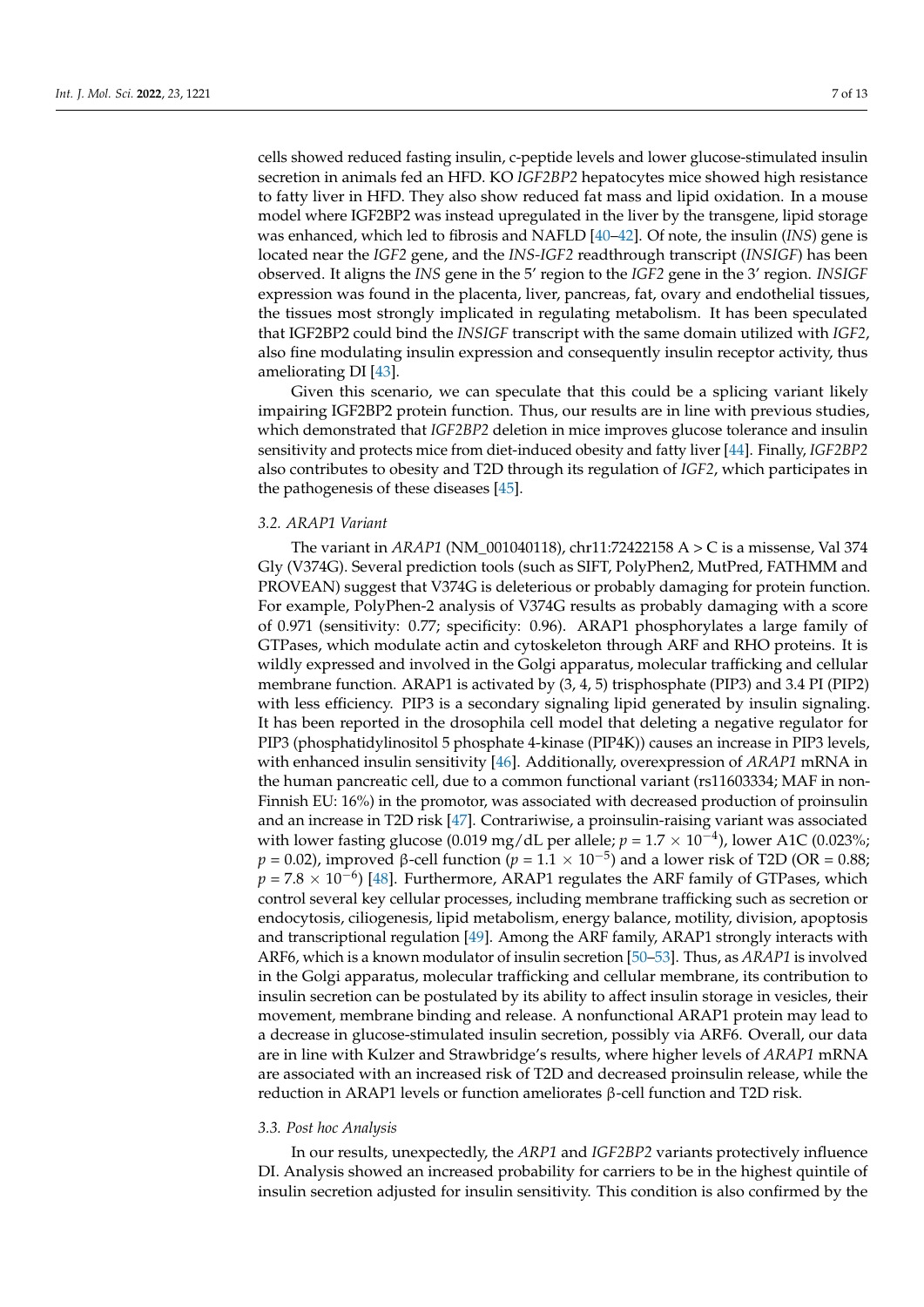high number of carriers presenting with normal glucose tolerance. Our post hoc analysis displayed a significant association between normal glucose metabolism and the variants in a genetic risk model (see Supplementary Table S2). Specifically, carriers of any variant present in the genetic risk model are significantly associated ( $p = 0.02$ ) with a 2.4-fold (95%) CI = 1.14–5.12) higher probability to be normoglycemic (NGT).

## *3.4. Novelties and Limits*

As limits, our study samples allow us to detect only ORs of relative medium magnitude (1.7–2.6 depending on MAF). Thus, we could have missed some variants that exert weaker effects or that become significant only in very large datasets. However, as suggested by Nejentsev et al., in complex diseases, such as T2D, there may be no low-frequency variants, or very few, with very strong effects (e.g., allele OR >3). Even if such variants have large impacts on a certain molecule's function, it is possible that in complex multifactorial diseases, such a molecule and its biological pathway are just one of many contributing to the pathogenesis. Nevertheless, the discovery of such rare variants using high-throughput sequencing will help to identify disease genes in the loci found by GWAS in various complex diseases. [\[54\]](#page-12-6).

Results from published GWAS and metadata studies need to be assessed in specific and real-life populations to generalize findings in gene function and ethnicity. The novelties of this study are the targeted resequencing searching for associated variants, especially rare or low frequencies, harbored in genes identified by GWAS [\[22,](#page-11-0)[23\]](#page-11-1) in a Central Italy cohort, and the study design, exploring the extremes of a trait (the disposition index of insulin secretion), which allows more homogeneity in the study sample and enhances statistical power. Our study shows that nonsynonymous variants in nine candidate genes are all associated with better insulin secretion adjusted for insulin resistance. Additionally, from the single analysis, the novel low-frequency variants chr11:72422158 A > C in *ARAP1* and chr3:185363420 A > G in *IGF2BP2* showed significant association with healthier insulin secretion, relative to insulin sensitivity, measured by DI.

# <span id="page-7-0"></span>**4. Materials and Methods**

# *4.1. Study Subjects*

From a cohort of 2232 white Italian patients enrolled at Policlinico Umberto I Hospital of University of Rome Sapienza, Italy, attending the outpatient clinics of Endocrinology and Diabetology during the years 2001–2018, we selected 757 subjects from the first and last quintiles of DI distribution for the sequencing study. Ethnicity was self-reported. Anthropometric and clinical measurements comprising a minimum 3-point OGTT were recorded in an anonymized database. Body mass index (BMI) was calculated as body weight (kg) divided by height squared (m<sup>2</sup>) and was used as a marker of obesity. Glucose tolerance status (NGT, IFG: impaired fasting glucose, IGT: impaired glucose tolerance, DM: diabetes mellitus) was diagnosed according to ADA 2021 [\[2\]](#page-10-1). Plasma/serum biochemistry (glucose, insulin, full lipid profile, transaminases, etc.) was measured in the same laboratory with standard techniques. The disposition index (DI), as well other clinical derivative estimates of insulin release and sensitivity, was calculated from OGTT. The insulinogenic index (IGI30), as a measure of glucose-stimulated insulin secretion and also of β-cell function, was calculated as (Ins30–Ins0)/(Glc30–Glc0) [\[55\]](#page-12-7). Insulin sensitivity (ISI) was estimated as [\[56\]](#page-12-8):  $10,000/$ (Glc0  $\times$  Ins0  $\times$  GlcMean  $\times$  InsMean)1/2. DI was calculated as the product of IGI30 and ISI for estimating insulin secretory capacity adjusted for insulin resistance [\[57\]](#page-12-9).

Samples to be sequenced were selected from two extremes of insulin secretion calculated by DI (1st and 5th quintiles or <20% and >80% of DI distribution) in the whole cohort comprising more than 2000 patients. To compare genetic variants between subjects with a better and worse DI index of insulin secretion, they were analyzed as a case–control cohort.

Study protocols and informed consent procedures were approved by the local Institutional Ethics Committees (Protocol No.: 151/14, Ref.: 3070/30-01-2014), and all participants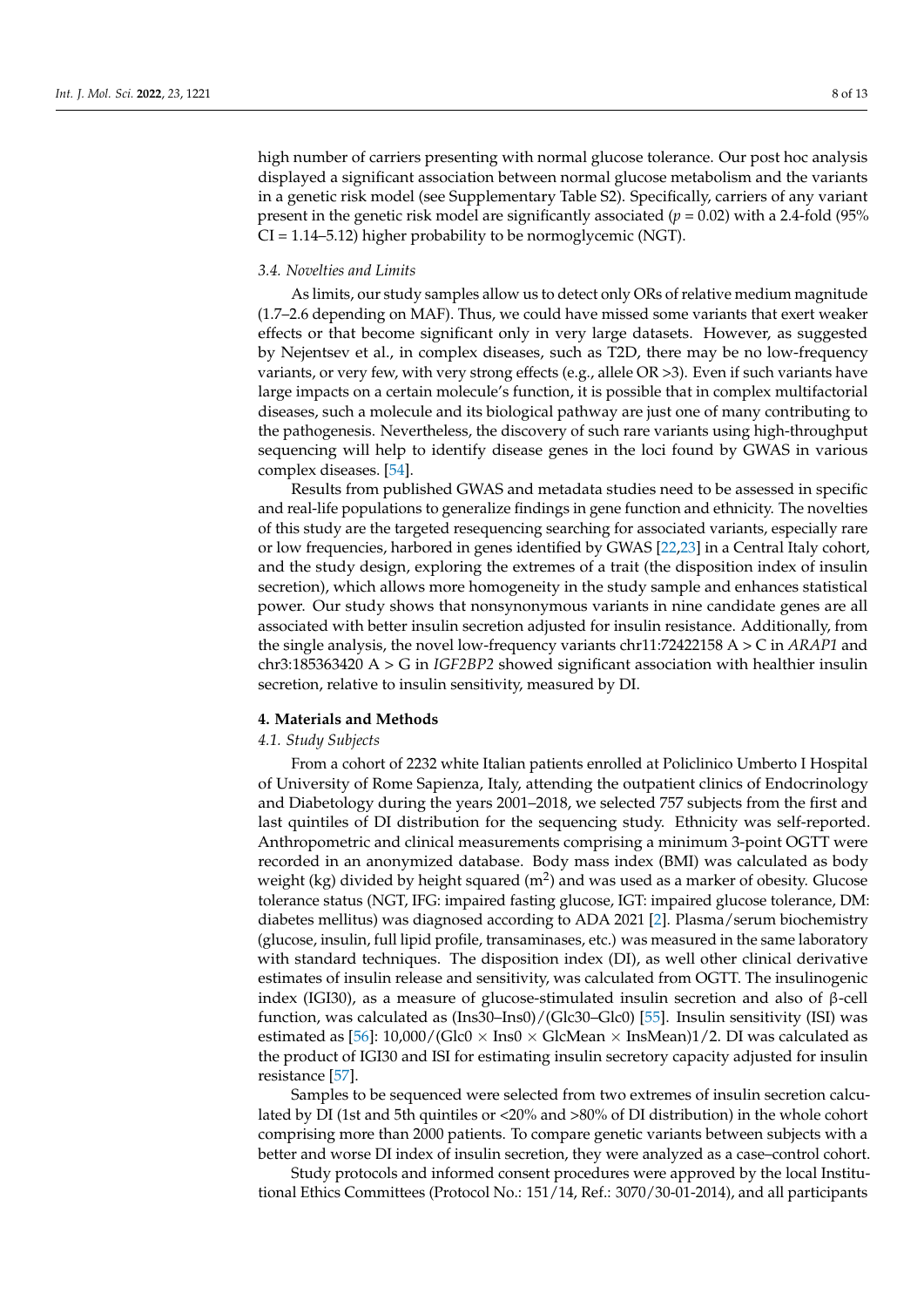gave signed informed consent. The study was carried out in accordance with the Declaration of Helsinki, as revised in 2000.

#### *4.2. DNA Extraction and Sequencing*

DNA extraction was carried out from white-cell peripheral blood by the standard procedure of the salting-out method. DNA was then evaluated for quality (NanoDrop 2000 Spectrophotometers, Thermo Fisher, Waltham, MA, USA) and quantified (Qubit Fluorometric Quantification, Thermo Fisher, Waltham, MA, USA) before processing. The design of the gene panel, which included 9 genes (i.e., ADAMTS9 NM\_182920, ADYC5 NM\_183357, ARAP1 NM\_001040118, CDKAL1 NM\_017774, GCK NM\_000162, IGF2BP2 NM\_006548, JAZF1 NM\_175061, NAT2 NM\_000015 and KCNQ1 NM\_000218), was made with DesignStudio (Illumina) online software. GC content, specificity, probe interaction and presence of SNPs were considered in the probes' selection. The probe's panel was optimized through in silico simulation. Then, it was tested and validated in Illumina WetLab. Each probe comprehends the sequences designed for capturing the regions of interest, including one specific sequence to be utilized in successive genetic amplification. NGS was made through Illumina TrusSeq Custom Amplicon (Illumina, San Diego, CA, USA) technology in the Illumina MiSeq (cartridge V2 300c) sequencer. Probes were designed to amplify, by 219 amplicon intermediates, the coding region, along with 100 bp flanking on both sides of the exons, for a total of 29,685 bp. The study design provides a mean coverage of  $100\times$  for each sample, allowing more accurate base calling, especially for low-frequency variants. Briefly, the sequencing process started with amplification of all exons and flanking 100 bp from selected genes via amplicon generation. They represent the genetic libraries. Obtained libraries from all samples were purified singularly through the magnetic beads approach. Then, they were normalized and pooled together to perform high-throughput parallel sequencing by cluster generation and successive sequencing by reading fluorescence. Following the runs of the libraries on a MiSeq system, data were automatically processed using built-in and on-cloud software, such as Illumina software BaseSpace [\(https://basespace.illumina.com,](https://basespace.illumina.com) accessed on 20 February 2021). The output variant call format (VCF) file was then annotated through BaseSpace, VariantStudio (Illumina), wANNOVAR [\(http://wannovar.wglab.org](http://wannovar.wglab.org) accessed on 20 September 2021) and Cravat [\(https://www.cravat.us/CRAVAT/](https://www.cravat.us/CRAVAT/) accessed on 20 September 2021) software. Collected data were analyzed both with dedicated software and plug-ins made by Illumina and free bioinformatics and biostatistics tools (SAMtools, BCFtools, VCFtools) [\[58\]](#page-12-10). The variants were annotated as nonsense, missense, splicing, synonymous and UTR following published guidelines [\[59\]](#page-12-11). Functional affection of the variants was investigated using the major prediction programs available: SIFT, PolyphenII, SNP&go, Provean, Mutation T@ster, Mutation Assessor, FATMHH and CADD were used for exonic, while ESEfinder, GeneSplicer, and NetGene2 for intronic variants were used. This methodological approach allowed us to assess, in transcribed regions of genes associated with insulin secretion, the distribution of genetic variants within our southern European cohort.

MAF was obtained by assessing the gnomAD browser genome [\(https://gnomad.](https://gnomad.broadinstitute.org/) [broadinstitute.org/](https://gnomad.broadinstitute.org/) accessed on 20 November 2021) and the 1000 genome database [\(https:](https://www.internationalgenome.org/) [//www.internationalgenome.org/](https://www.internationalgenome.org/) accessed on 20 November 2021).

#### *4.3. Variants Filtering*

SNPs and insertions/deletions were identified across the targeted subset of the reference genome (hg19). We filtered all variants observed for quality and quantity of reads, as well as information on annotated variants. Several filters were subsequently applied. First were selected data with more than 30 reads (DP > 30) and genotype quality equal to or more than 30 (GQX  $\geq$  30). Additionally, default sample and record levels filters were applied from Illumina VCF metrics. Then, variants with genotype quality less than  $99 \text{ (GQX} < 99)$ were filtered out to avoid most false-positive results from NGS. All passing-filter variants were retained.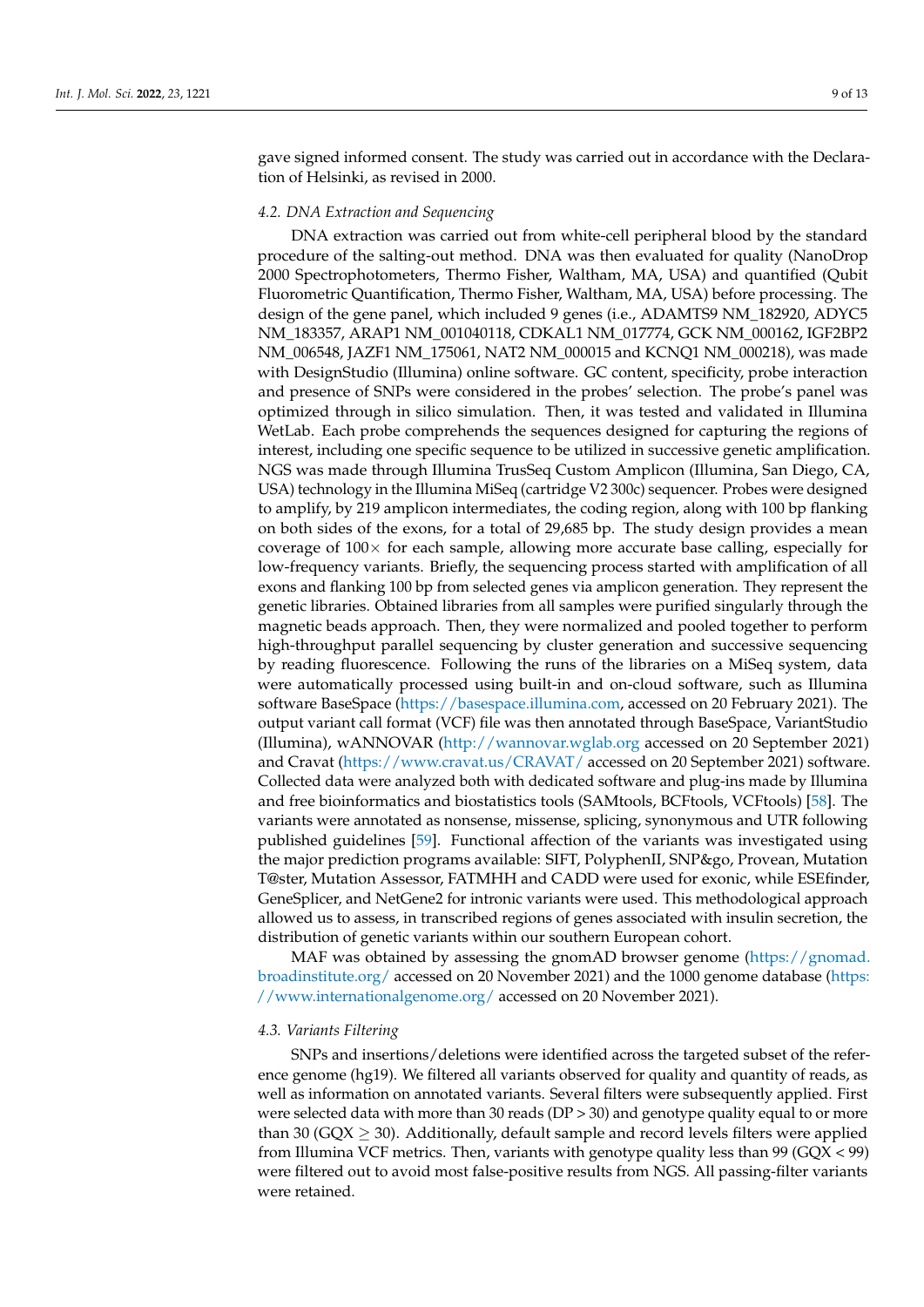## *4.4. Statistical Analysis*

Categorical variables were compared with the Chi-square test or Fisher's exact test. Differences between continuous variables were evaluated by two-tailed Student's *t*-test and ANOVA. For nonparametric measures, the Mann–Whitney U test was used. To control for the effects of other confounding factors, multivariate linear and logistic regression analyses were performed. The adequacy of the final model was assessed using the Hosmer– Lemeshow goodness-of-fit test. Furthermore, the Nagelkerke  $R^2$  was calculated to indicate how useful the explanatory variables in the model were in predicting DI association [\[60\]](#page-12-12). Variants in carriers were considered both individually and collapsed together, evaluating the possible combined effect. In general, *p* < 0.05 was taken as statistically significant, except where Bonferroni correction was applied. All statistical analyses were performed with SPSS (IBM Corp. Released 2017. IBM SPSS Statistics for Windows, Version 25.0. Armonk, NY, USA.), R and Rstudio (Rstudio Team (2020). Rstudio: Integrated Development for R. Rstudio, PBC, Boston, MA, USA. <http://www.rstudio.com/> accessed on 20 February 2021).

## *4.5. Power Calculation*

According to Guey et al. [\[29\]](#page-11-6), we estimated that an ascertainment sample of 757 individuals in the top and bottom quintiles of a quantitative trait (DI in our study), assuming a disease prevalence of 0.15, gave a power >80% with a significance level of 0.05, to detect low-frequency (1–5%) variants, with ORs ranging between 1.7 and 2.6, depending on allele frequency (from 1 to 5%), from a population of more than 2000 subjects. Power analysis was performed by the Genetic Association Study (GAS) Power Calculator (© 2017 Jennifer Li Johnson, University of Michigan; available online: [https://csg.sph.umich.edu/abecasis/gas\\_power\\_calculator/index.html](https://csg.sph.umich.edu/abecasis/gas_power_calculator/index.html) accessed on 20 November 2021).

#### **5. Conclusions**

In conclusion, nonsense variants in all nine candidate genes showed association with better insulin secretion adjusted for insulin resistance. Furthermore, in the *ARAP1* and *IGF2BP2* genes, we found two low-frequency novel variants (MAF = 1.2% and 1.9% for *IGF2BP2* and *ARAP1*, respectively) showing independent association with insulin secretion adjusted for insulin sensitivity. Importantly, here, we demonstrated the association and measured the effect of each of the newly discovered low-frequency variants, both separately and analyzed together. Thus, in our southern European real-life cohort, we confirmed the role of the *ARAP1* and *IGF2BP2* genes in modulating insulin secretion assessed with DI. Further and deeper genetic studies are warranted to assess the presence and effects of low-frequency variants involved in insulin secretion.

**Supplementary Materials:** The following are available online: [https://www.mdpi.com/article/](https://www.mdpi.com/article/10.3390/ijms23031221/s1) [10.3390/ijms23031221/s1.](https://www.mdpi.com/article/10.3390/ijms23031221/s1)

**Author Contributions:** Conceptualization, D.B., F.S. and M.G.B.; methodology, F.S.; software, D.B.; validation, D.B., F.S., A.D.C., A.B. and M.G.B.; formal analysis, D.B. and M.G.B.; investigation, D.B.; resources, S.P., M.G.C. and M.G.B.; data curation F.A.C., I.B., M.T., A.D.C., F.L., D.B. and F.S.; writing—original draft preparation, D.B.; writing—review and editing, F.S., M.G.C. and M.G.B.; visualization, D.B.; supervision, M.G.B.; project administration, M.G.B.; funding acquisition, M.G.C. and M.G.B. All authors have read and agreed to the published version of the manuscript.

**Funding:** This research was funded by Fondazione Diabete Ricerca (Fo.Di.Ri) in collaboration with MSD Italia (2-year research grant) to D.B., by the Italian Ministry of Health (Ricerca Corrente 2018–2021) to S.P., and by Sapienza University (Research Project Starting Grant AR116154E71B4EA5) to D.B., and Research Project (RM11715C3FCB9431) to M.G.B. The funders had no role in the design of the study; in the collection, analyses, or interpretation of data; in the writing of the manuscript, or in the decision to publish the results.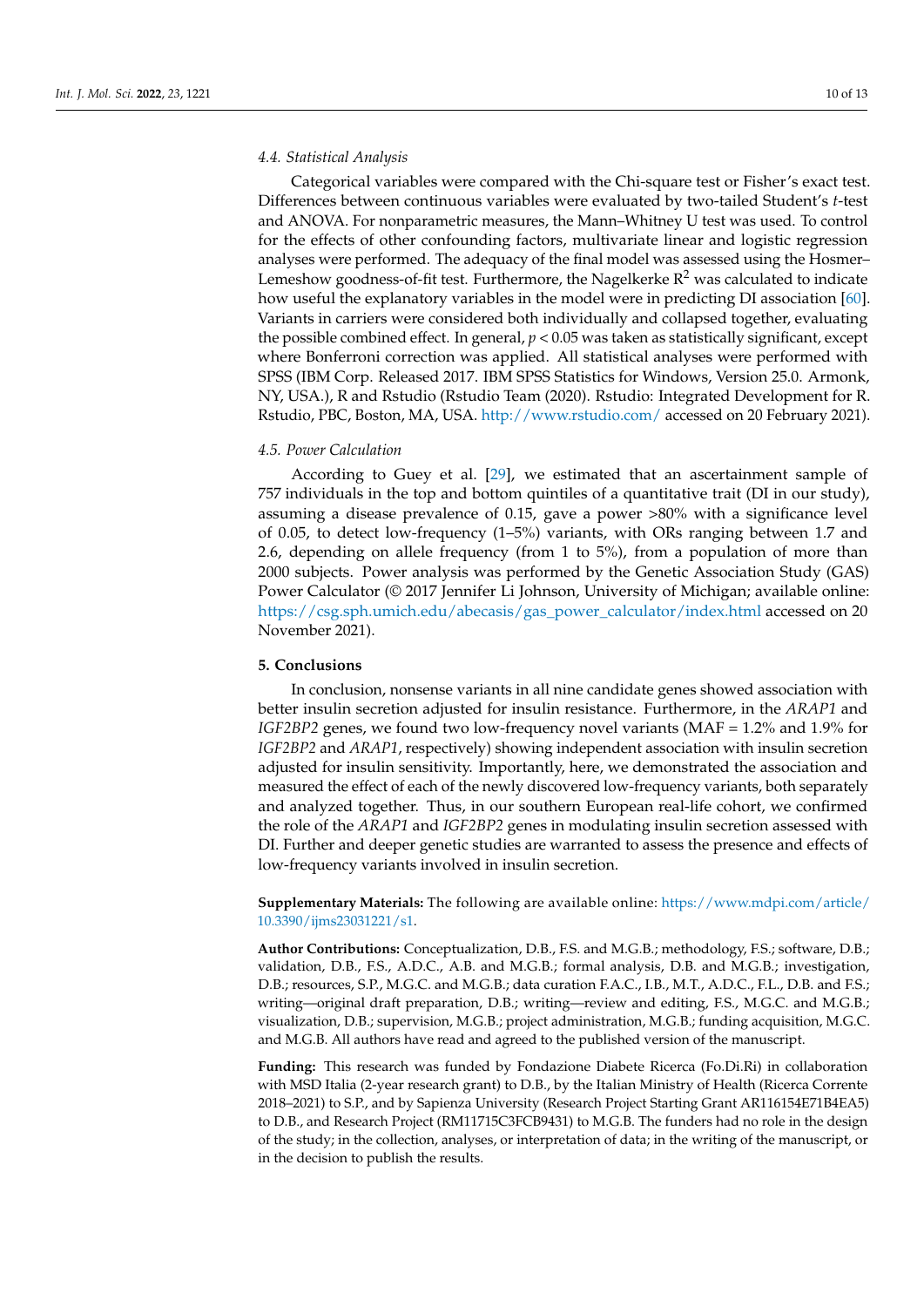**Institutional Review Board Statement:** The study was conducted according to the guidelines of the Declaration of Helsinki and approved by the Institutional Review Board (or Ethics Committee) of Sapienza, the University of Rome (Protocol No.: 151/14, Ref.: 3070/30-01-2014).

**Informed Consent Statement:** Informed consent was obtained from all subjects involved in the study.

**Data Availability Statement:** The data presented in this study are available on reasonable request. The data are not publicly available due to privacy restrictions, lacking specific patients' consent.

**Conflicts of Interest:** The authors declare no conflict of interest.

# **References**

- <span id="page-10-0"></span>1. International Diabetes Federation. *IDF Diabetes Atlas*, 9th ed.; International Diabetes Federation: Brussels, Belgium, 2019. Available online: <https://www.diabetesatlas.org> (accessed on 20 July 2021).
- <span id="page-10-1"></span>2. Diabetes Care American Diabetes Association. Standards of Medical Care in Diabetes, 2021. *Diabetes Care* **2021**, *44* (Suppl. 1), S15–S33. [\[CrossRef\]](http://doi.org/10.2337/dc21-S002)
- <span id="page-10-2"></span>3. Stumvoll, M.; Goldstein, B.J.; van Haeften, T.W. Type 2 diabetes: Pathogenesis and treatment. *Lancet* **2008**, *371*, 2153–2156. [\[CrossRef\]](http://doi.org/10.1016/S0140-6736(08)60932-0)
- <span id="page-10-3"></span>4. Laakso, M. Biomarkers for type 2 diabetes. *Mol. Metab.* **2019**, *27*, S139–S146. [\[CrossRef\]](http://doi.org/10.1016/j.molmet.2019.06.016)
- 5. Tremblay, J.; Hamet, P. Metabolism. Environmental and genetic contributions to diabetes. *Metabolism* **2019**, *100*, 153952. [\[CrossRef\]](http://doi.org/10.1016/j.metabol.2019.153952) [\[PubMed\]](http://www.ncbi.nlm.nih.gov/pubmed/31610851)
- 6. Udler, M.S.; Kim, J.; von Grotthuss, M.; Bonàs-Guarch, S.; Cole, J.B.; Chiou, J.; Christopher, D.; Anderson on behalf of METAS-TROKE and the ISGC; Boehnke, M.; Laakso, M.; et al. Type 2 diabetes genetic loci informed by multi-trait associations point to disease mechanisms and subtypes: A soft clustering analysis. *PLoS Med.* **2018**, *15*, e1002654. [\[CrossRef\]](http://doi.org/10.1371/journal.pmed.1002654) [\[PubMed\]](http://www.ncbi.nlm.nih.gov/pubmed/30240442)
- <span id="page-10-4"></span>7. Udler, M.S. Type 2 Diabetes: Multiple Genes, Multiple Diseases. *Curr. Diab. Rep.* **2019**, *19*, 55. [\[CrossRef\]](http://doi.org/10.1007/s11892-019-1169-7) [\[PubMed\]](http://www.ncbi.nlm.nih.gov/pubmed/31292748)
- <span id="page-10-5"></span>8. Găman, M.A.; Epîngeac, M.E.; Diaconu, C.C.; Găman, A.M. Evaluation of oxidative stress levels in obesity and diabetes by the free oxygen radical test and free oxygen radical defence assays and correlations with anthropometric and laboratory parameters. *World J. Diabetes* **2020**, *11*, 193–201. [\[CrossRef\]](http://doi.org/10.4239/wjd.v11.i5.193) [\[PubMed\]](http://www.ncbi.nlm.nih.gov/pubmed/32477455)
- <span id="page-10-6"></span>9. Cozma, M.A.; Găman, M.A.; Dobrică, E.C.; Boroghină, S.C.; Iancu, M.A.; Crețoiu, S.M.; Simionescu, A.A. A Glimpse at the Size of the Fetal Liver-Is It Connected with the Evolution of Gestational Diabetes? *Int. J. Mol. Sci.* **2021**, *22*, 7866. [\[CrossRef\]](http://doi.org/10.3390/ijms22157866)
- <span id="page-10-7"></span>10. Ahlqvist, E.; Storm, P.; Käräjämäki, A.; Martinell, M.; Dorkhan, M.; Carlsson, A.; Vikman, P.; Prasad, R.B.; Aly, D.M.; Almgren, P.; et al. Novel subgroups of adult-onset diabetes and their association with outcomes: A data-driven cluster analysis of six variables. *Lancet Diabetes Endocrinol.* **2018**, *6*, 361–369. [\[CrossRef\]](http://doi.org/10.1016/S2213-8587(18)30051-2)
- <span id="page-10-8"></span>11. Dennis, J.M.; Shields, B.M.; Henley, W.E.; Jones, A.G.; Hattersley, A.T. Disease progression and treatment response in data-driven subgroups of type 2 diabetes compared with models based on simple clinical features: An analysis using clinical trial data. *Lancet Diabetes Endocrinol.* **2019**, *7*, 442–451. [\[CrossRef\]](http://doi.org/10.1016/S2213-8587(19)30087-7)
- <span id="page-10-9"></span>12. Mahajan, A.; Taliun, D.; Thurner, M.; Robertson, N.R.; Torres, J.M.; Rayner, N.W.; Payne, A.J.; Steinthorsdottir, V.; Scott, R.A.; Grarup, N.; et al. Fine-mapping type 2 diabetes loci to single-variant resolution using high-density imputation and islet-specific epigenome maps. *Nat. Genet.* **2018**, *50*, 1505–1513. [\[CrossRef\]](http://doi.org/10.1038/s41588-018-0241-6) [\[PubMed\]](http://www.ncbi.nlm.nih.gov/pubmed/30297969)
- <span id="page-10-10"></span>13. Suzuki, K.; Akiyama, M.; Ishigaki, K.; Kanai, M.; Hosoe, J.; Shojima, N.; Hozawa, A.; Kadota, A.; Kuriki, K.; Naito, M.; et al. Identification of 28 new susceptibility loci for type 2 diabetes in the Japanese population. *Nat. Genet.* **2019**, *51*, 379–386. [\[CrossRef\]](http://doi.org/10.1038/s41588-018-0332-4) [\[PubMed\]](http://www.ncbi.nlm.nih.gov/pubmed/30718926)
- <span id="page-10-11"></span>14. Manolio, T.A.; Collins, F.S.; Cox, N.J.; Goldstein, D.B.; Hindorff, L.A.; Hunter, D.J.; McCarthy, M.I.; Ramos, E.M.; Cardon, L.R.; Chakravarti, A.; et al. Finding the missing heritability of complex diseases. *Nature* **2009**, *461*, 747–753. [\[CrossRef\]](http://doi.org/10.1038/nature08494)
- <span id="page-10-12"></span>15. Génin, E. Missing heritability of complex diseases: Case solved? *Hum. Genet.* **2020**, *139*, 103–113. [\[CrossRef\]](http://doi.org/10.1007/s00439-019-02034-4) [\[PubMed\]](http://www.ncbi.nlm.nih.gov/pubmed/31165258)
- <span id="page-10-13"></span>16. Meigs, J.B. The Genetic Epidemiology of Type 2 Diabetes: Opportunities for Health Translation. *Curr. Diab. Rep.* **2019**, *19*, 62. [\[CrossRef\]](http://doi.org/10.1007/s11892-019-1173-y) [\[PubMed\]](http://www.ncbi.nlm.nih.gov/pubmed/31332628)
- <span id="page-10-14"></span>17. Mohlke, K.L.; Boehnke, M. Recent advances in understanding the genetic architecture of type 2 diabetes. *Hum. Mol. Genet.* **2015**, *24*, R85–R92. [\[CrossRef\]](http://doi.org/10.1093/hmg/ddv264) [\[PubMed\]](http://www.ncbi.nlm.nih.gov/pubmed/26160912)
- 18. Scott, R.A.; Scott, L.J.; Mägi, R.; Marullo, L.; Gaulton, K.J.; Kaakinen, M.; Pervjakova, N.; Pers, T.H.; Johnson, A.D.; Eicher, J.D.; et al. An Expanded Genome-Wide Association Study of Type 2 Diabetes in Europeans. *Diabetes* **2017**, *66*, 2888–2902. [\[CrossRef\]](http://doi.org/10.2337/db16-1253)
- 19. Bonàs-Guarch, S.; Guindo-Martínez, M.; Miguel-Escalada, I.; Grarup, N.; Sebastian, D.; Rodriguez-Fos, E.; Sánchez, F.; Planas-Fèlix, M.; Cortes-Sánchez, P.; González, S.; et al. Re-analysis of public genetic data reveals a rare X-chromosomal variant associated with type 2 diabetes. *Nat. Commun.* **2018**, *9*, 321, Erratum in *Nat. Commun.* **2018**, *9*, 2162. [\[CrossRef\]](http://doi.org/10.1038/s41467-017-02380-9)
- 20. Gaulton, K.J.; Ferreira, T.; Lee, Y.; Raimondo, A.; Mägi, R.; Reschen, M.E.; Mahajan, A.; Locke, A.; Rayner, N.W.; Robertson, N.; et al. Genetic fine mapping and genomic annotation defines causal mechanisms at type 2 diabetes susceptibility loci. *Nat. Genet.* **2015**, *47*, 1415–1425. [\[CrossRef\]](http://doi.org/10.1038/ng.3437)
- <span id="page-10-15"></span>21. Mahajan, A.; Wessel, J.; Willems, S.M.; Zhao, W.; Robertson, N.R.; Chu, A.Y.; Gan, W.; Kitajima, H.; Taliun, D.; Rayner, N.W.; et al. Refining the accuracy of validated target identification through coding variant fine-mapping in type 2 diabetes. *Nat. Genet.* **2018**, *50*, 559–571. [\[CrossRef\]](http://doi.org/10.1038/s41588-018-0084-1)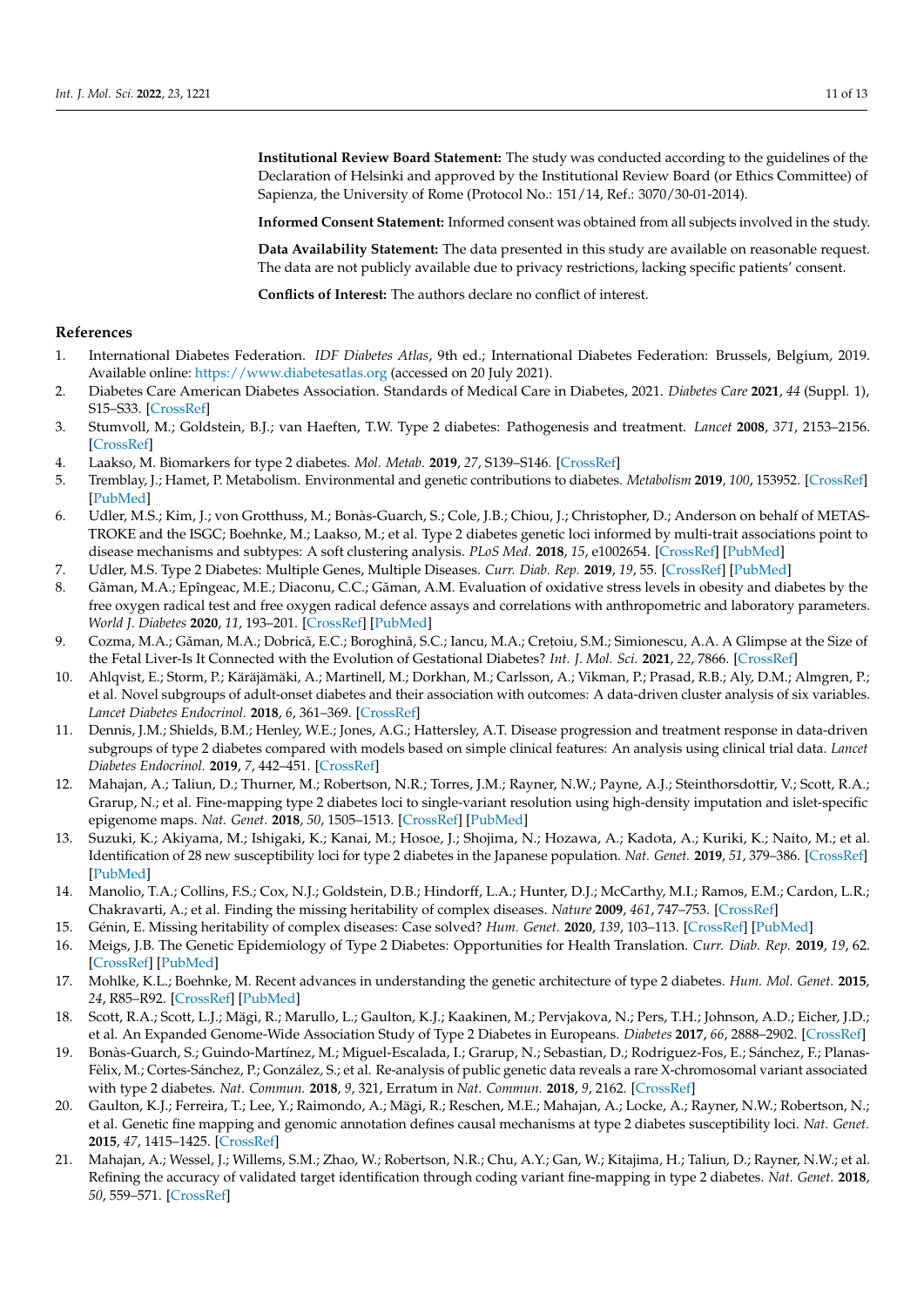- <span id="page-11-0"></span>22. Rivas, M.A.; Beaudoin, M.; Gardet, A.; Stevens, C.; Sharma, Y.; Zhang, C.K.; Boucher, G.; Ripke, S.; Ellinghaus, D.; Burtt, N.; et al. Deep resequencing of GWAS loci identifies independent rare variants associated with inflammatory bowel disease. *Nat. Genet.* **2011**, *43*, 1066–1073. [\[CrossRef\]](http://doi.org/10.1038/ng.952) [\[PubMed\]](http://www.ncbi.nlm.nih.gov/pubmed/21983784)
- <span id="page-11-1"></span>23. Khetarpal, S.A.; Babb, P.L.; Zhao, W.; Hancock-Cerutti, W.F.; Brown, C.D.; Rader, D.J.; Voight, B.F. Multiplexed Targeted Resequencing Identifies Coding and Regulatory Variation Underlying Phenotypic Extremes of High-Density Lipoprotein Cholesterol in Humans. *Circ. Genom. Precis. Med.* **2018**, *11*, e002070. [\[CrossRef\]](http://doi.org/10.1161/CIRCGEN.117.002070) [\[PubMed\]](http://www.ncbi.nlm.nih.gov/pubmed/29987113)
- <span id="page-11-2"></span>24. Cohen, J.C.; Kiss, R.S.; Pertsemlidis, A.; Marcel, Y.L.; McPherson, R.; Hobbs, H.H. Multiple rare alleles contribute to low plasma levels of HDL cholesterol. *Science* **2004**, *305*, 869–872. [\[CrossRef\]](http://doi.org/10.1126/science.1099870) [\[PubMed\]](http://www.ncbi.nlm.nih.gov/pubmed/15297675)
- <span id="page-11-3"></span>25. Bonnefond, A.; Froguel, P. Rare and common genetic events in type 2 diabetes: What should biologists know? *Cell Metab.* **2015**, *21*, 357–368. [\[CrossRef\]](http://doi.org/10.1016/j.cmet.2014.12.020) [\[PubMed\]](http://www.ncbi.nlm.nih.gov/pubmed/25640731)
- 26. Sidore, C.; Busonero, F.; Maschio, A.; Porcu, E.; Naitza, S.; Zoledziewska, M.; Mulas, A.; Pistis, G.; Steri, M.; Danjou, F.; et al. Genome sequencing elucidates Sardinian genetic architecture and augments association analyses for lipid and blood inflammatory markers. *Nat. Genet.* **2015**, *47*, 1272–1281. [\[CrossRef\]](http://doi.org/10.1038/ng.3368)
- <span id="page-11-4"></span>27. Lee, S.; Abecasis, G.R.; Boehnke, M.; Lin, X. Rare-variant association analysis: Study designs and statistical tests. *Am. J. Hum. Genet.* **2014**, *95*, 5–23. [\[CrossRef\]](http://doi.org/10.1016/j.ajhg.2014.06.009)
- <span id="page-11-5"></span>28. Peloso, G.M.; Rader, D.J.; Gabriel, S.; Kathiresan, S.; Daly, M.J.; Neale, B.M. Phenotypic extremes in rare variant study designs. *Eur. J. Hum. Genet.* **2016**, *24*, 924–930. [\[CrossRef\]](http://doi.org/10.1038/ejhg.2015.197)
- <span id="page-11-6"></span>29. Guey, L.T.; Kravic, J.; Melander, O.; Burtt, N.P.; Laramie, J.M.; Lyssenko, V.; Jonsson, A.; Lindholm, E.; Tuomi, T.; Isomaa, B.; et al. Power in the phenotypic extremes: A simulation study of power in discovery and replication of rare variants. *Genet. Epidemiol.* **2011**, *35*, 236–246. [\[CrossRef\]](http://doi.org/10.1002/gepi.20572)
- <span id="page-11-7"></span>30. Romeo, S.; Pennacchio, L.A.; Fu, Y.; Boerwinkle, E.; Tybjaerg-Hansen, A.; Hobbs, H.H.; Cohen, J.C. Population-based resequencing of ANGPTL4 uncovers variations that reduce triglycerides and increase HDL. *Nat. Genet.* **2007**, *39*, 513–516. [\[CrossRef\]](http://doi.org/10.1038/ng1984)
- <span id="page-11-8"></span>31. Heid, I.M.; Huth, C.; Loos, R.J.; Kronenberg, F.; Adamkova, V.; Anand, S.S.; Ardlie, K.; Biebermann, H.; Bjerregaard, P.; Boeing, H.; et al. Meta-analysis of the INSIG2 association with obesity including 74,345 individuals: Does heterogeneity of estimates relate to study design? *PLoS Genet.* **2009**, *5*, e1000694. [\[CrossRef\]](http://doi.org/10.1371/journal.pgen.1000694)
- <span id="page-11-9"></span>32. Cobelli, C.; Toffolo, G.M.; Dalla Man, C.; Campioni, M.; Denti, P.; Caumo, A.; Butler, P.; Rizza, R. Assessment of beta-cell function in humans, simultaneously with insulin sensitivity and hepatic extraction, from intravenous and oral glucose tests. *Am. J. Physiol. Endocrinol. Metab.* **2007**, *293*, E1–E15. [\[CrossRef\]](http://doi.org/10.1152/ajpendo.00421.2006) [\[PubMed\]](http://www.ncbi.nlm.nih.gov/pubmed/17341552)
- <span id="page-11-10"></span>33. DeFronzo, R.A.; Banerji, M.A.; Bray, G.A.; Buchanan, T.A.; Clement, S.; Henry, R.R.; Kitabchi, A.E.; Mudaliar, S.; Musi, N.; Ratner, R.; et al. Determinants of glucose tolerance in impaired glucose tolerance at baseline in the Actos Now for Prevention of Diabetes (ACT NOW) study. *Diabetologia* **2010**, *53*, 435–445. [\[CrossRef\]](http://doi.org/10.1007/s00125-009-1614-2)
- <span id="page-11-11"></span>34. Bergman, R.N.; Ader, M.; Huecking, K.; Van Citters, G. Accurate assessment of beta-cell function: The hyperbolic correction. *Diabetes* **2002**, *51* (Suppl. 1), S212–S220. [\[CrossRef\]](http://doi.org/10.2337/diabetes.51.2007.S212) [\[PubMed\]](http://www.ncbi.nlm.nih.gov/pubmed/11815482)
- 35. Cobelli, C.; Dalla Man, C.; Toffolo, G.; Basu, R.; Vella, A.; Rizza, R. The oral minimal model method. *Diabetes* **2014**, *63*, 1203–1213. [\[CrossRef\]](http://doi.org/10.2337/db13-1198)
- <span id="page-11-12"></span>36. Ferrannini, E.; Mari, A. β-Cell function in type 2 diabetes. *Metabolism* **2014**, *63*, 1217–1227. [\[CrossRef\]](http://doi.org/10.1016/j.metabol.2014.05.012)
- <span id="page-11-13"></span>37. Imamura, M.; Maeda, S. Genetics of type 2 diabetes: The GWAS era and future perspectives [Review]. *Endocr. J.* **2011**, *58*, 723–739. [\[CrossRef\]](http://doi.org/10.1507/endocrj.EJ11-0113) [\[PubMed\]](http://www.ncbi.nlm.nih.gov/pubmed/21778616)
- <span id="page-11-14"></span>38. Knowles, J.W.; Xie, W.; Zhang, Z.; Chennamsetty, I.; Assimes, T.L.; Paananen, J.; Hansson, O.; Pankow, J.; Goodarzi, M.O.; Carcamo-Orive, I.; et al. Identification and validation of N-acetyltransferase 2 as an insulin sensitivity gene. *J. Clin. Investig.* **2015**, *125*, 1739–1751, Erratum in *J. Clin. Investig.* **2016**, *126*, 403; Chennemsetty, Indumathi [corrected to Chennamsetty, Indumathi]. [\[CrossRef\]](http://doi.org/10.1172/JCI74692) [\[PubMed\]](http://www.ncbi.nlm.nih.gov/pubmed/25798622)
- <span id="page-11-15"></span>39. Cao, J.; Mu, Q.; Huang, H. The Roles of Insulin-Like Growth Factor 2 mRNA-Binding Protein 2 in Cancer and Cancer Stem Cells. *Stem. Cells Int.* **2018**, *2018*, 4217259. [\[CrossRef\]](http://doi.org/10.1155/2018/4217259)
- <span id="page-11-16"></span>40. Grarup, N.; Sparsø, T.; Hansen, T. Physiologic characterization of type 2 diabetes-related loci. *Curr. Diab. Rep.* **2010**, *10*, 485–497. [\[CrossRef\]](http://doi.org/10.1007/s11892-010-0154-y)
- 41. Christiansen, J.; Kolte, A.M.; Hansen, T.; Nielsen, F.C. IGF2 mRNA-binding protein 2: Biological function and putative role in type 2 diabetes. *J. Mol. Endocrinol.* **2009**, *43*, 187–195. [\[CrossRef\]](http://doi.org/10.1677/JME-09-0016)
- <span id="page-11-17"></span>42. Schaeffer, V.; Hansen, K.M.; Morris, D.R.; LeBoeuf, R.C.; Abrass, C.K. RNA-binding protein IGF2BP2/IMP2 is required for laminin-β2 mRNA translation and is modulated by glucose concentration. *Am. J. Physiol. Renal. Physiol.* **2012**, *303*, F75–F82. [\[CrossRef\]](http://doi.org/10.1152/ajprenal.00185.2012)
- <span id="page-11-18"></span>43. Rodriguez, S.; Eiriksdottir, G.; Gaunt, T.R.; Harris, T.B.; Launer, L.J.; Gudnason, V.; Day, I.N. IGF2BP1, IGF2BP2 and IGF2BP3 genotype, haplotype and genetic model studies in metabolic syndrome traits and diabetes. *Growth Horm. IGF Res.* **2010**, *20*, 310–318. [\[CrossRef\]](http://doi.org/10.1016/j.ghir.2010.04.002)
- <span id="page-11-19"></span>44. Dai, N.; Zhao, L.; Wrighting, D.; Krämer, D.; Majithia, A.; Wang, Y.; Cracan, V.; Borges-Rivera, D.; Mootha, V.K.; Nahrendorf, M.; et al. IGF2BP2/IMP2-Deficient mice resist obesity through enhanced translation of Ucp1 mRNA and Other mRNAs encoding mitochondrial proteins. *Cell Metab.* **2015**, *21*, 609–621. [\[CrossRef\]](http://doi.org/10.1016/j.cmet.2015.03.006) [\[PubMed\]](http://www.ncbi.nlm.nih.gov/pubmed/25863250)
- <span id="page-11-20"></span>45. Livingstone, C.; Borai, A. Insulin-like growth factor-II: Its role in metabolic and endocrine disease. *Clin. Endocrinol.* **2014**, *80*, 773–781. [\[CrossRef\]](http://doi.org/10.1111/cen.12446)